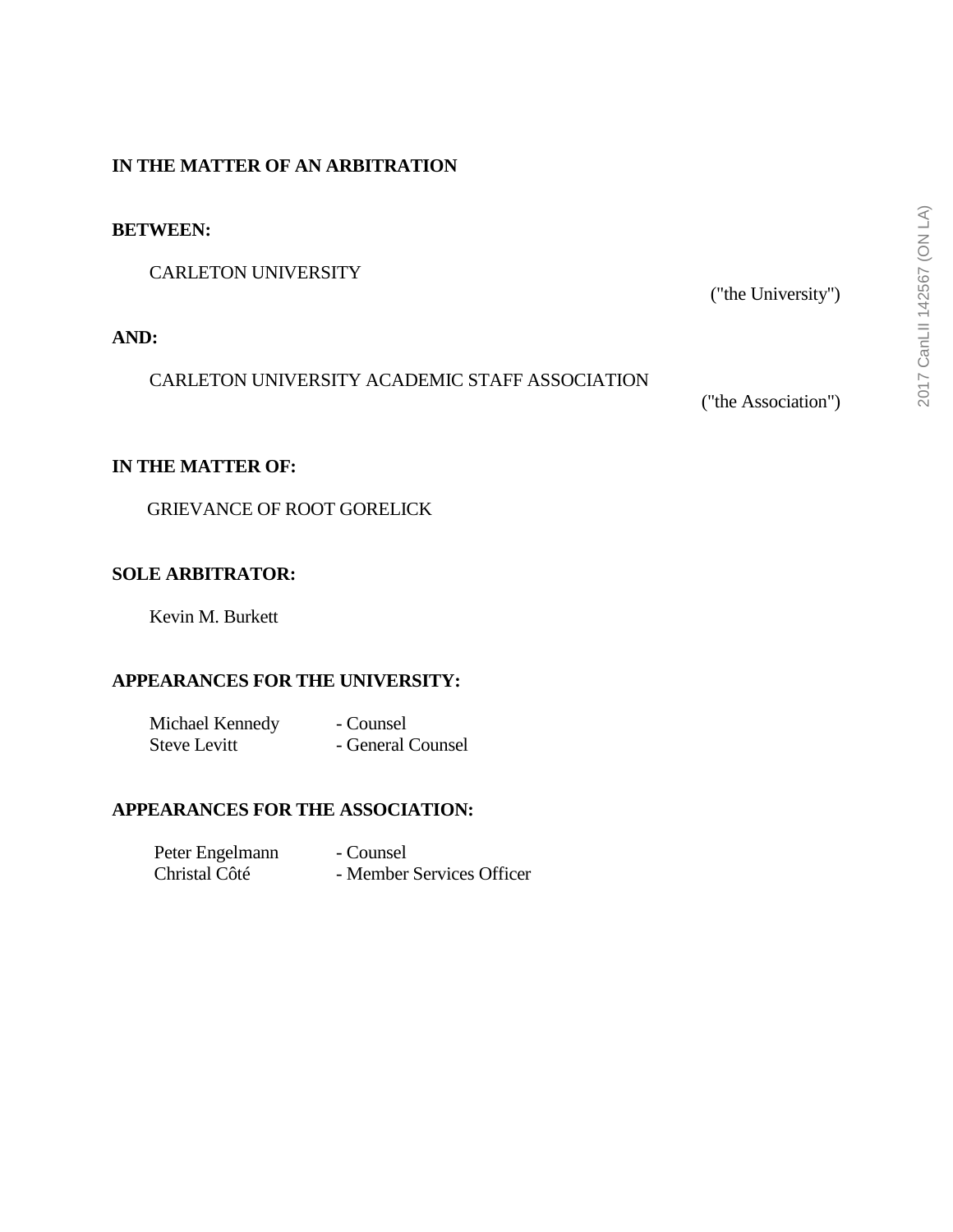# **PRELIMINARY AWARD**

A hearing was convened on November 7, 2017 to deal with production issues. Counsel for the Association filed an extensive request for production by letter dated May 4, 2017. This was responded to by counsel for the University by letters dated July 13, 2017 and July 18, 2017. The specific May 4, 2017 requests that became the subject of the November 7, 2017 hearing are:

- 4. Copies of any and all documents and communications including, but not limited to, notes, emails, memoranda, and correspondence regarding the student tuition protest that occurred at the Board of Governors on March 30, 2015;
- 5. Copies of any and all documents and communications including, but not limited to, notes, emails, memoranda and correspondence regarding comments by Michael Wernick comparing the tactics of student protesters to "tactics of brownshirts and Maoists";
- 6. Copies of any and all documents and communications including, but not limited to, notes, emails, memoranda and correspondence regarding access to Board of Governors meetings by members of the public and any changes to procedures or protocol in that regard, and/or the reason for any changes;

The University's response to these specific requests is set out in its July 13, 2017 letter

as follows:

4. The University fails to understand how documents related to the student protest at the Board meeting are related to the subject matter of the grievance.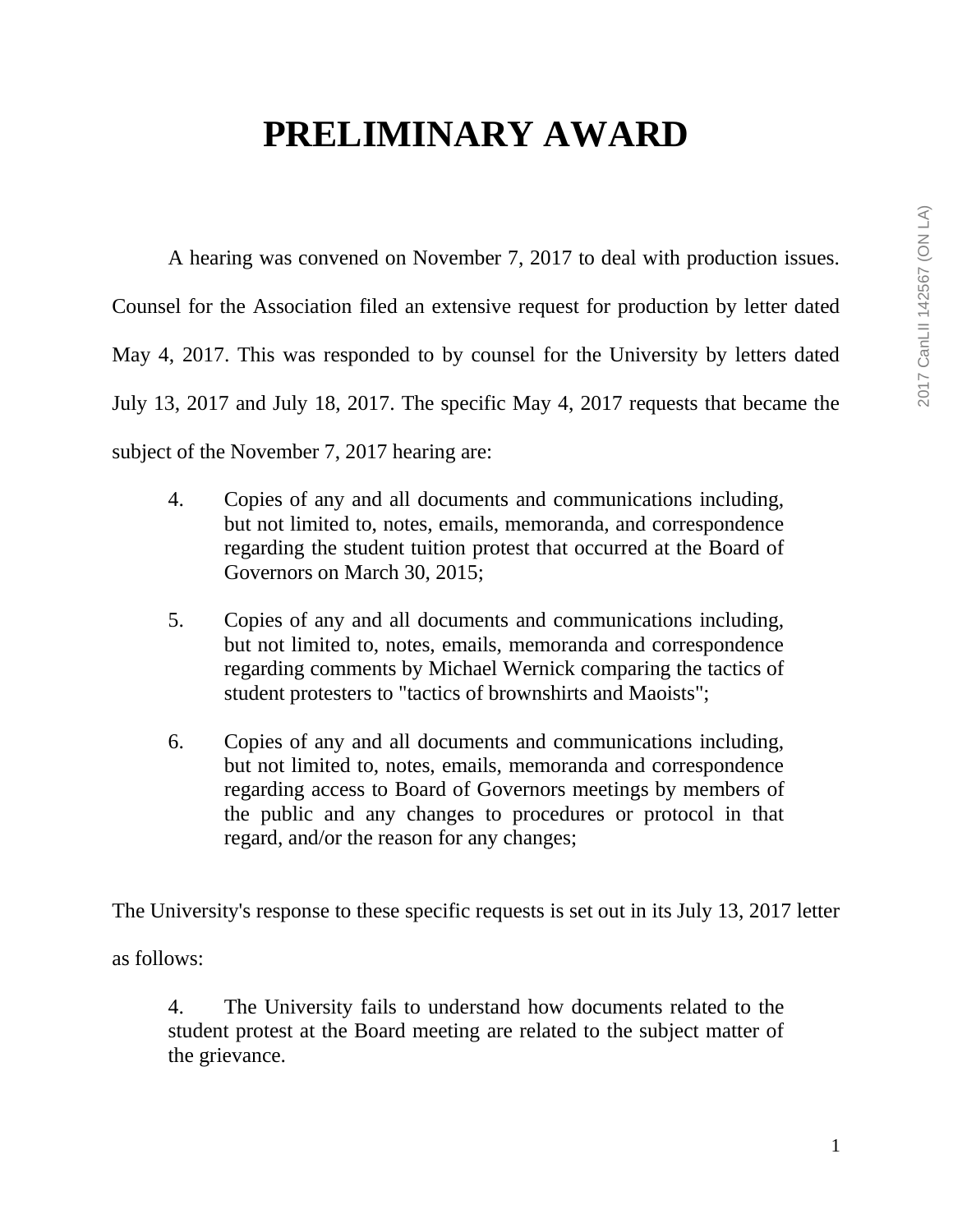5. Any documents that are related to comments by Michael Wernick comparing the tactics of student protesters to "tactics of brownshirts and Maoists" are in the two binders subject to any claim of privilege.

6. Documents related to access to Board of Governors meetings by members of the public are not relevant to the grievance.

The University's July 18, 2017 letter identifies 153 items, i.e. letters or emails, that are categorized as either covered by solicitor-client privilege or not. The vast majority are marked as privileged. Counsel for the University has undertaken to review the privileged designation and to report back within 10 days.

There were three areas of contention dealt with at the November 7, 2017 hearing. These are:

- 1. The University's objections based on relevance.
- 2. The Union's concerns about incomplete disclosure.
- 3. The Union's concern over the extent of the University's reliance upon solicitorclient privilege.

Dealing with these in order. The test of relevancy for purposes of production is "arguably relevant." The question to be answered is not whether the documents in question would be relevant at hearing but rather whether, on the basis of the grievance as liberally construed, the documents requested might be relevant.

The claim asserted in the July 8, 2016 grievance is as follows:

Dr. Gorelick grieves that the University and its Board of Governors acted contrary to the provisions of the collective agreement and past practice when it refused to let him stand as a candidate to serve as an Academic Staff Governor on the Carleton University Board of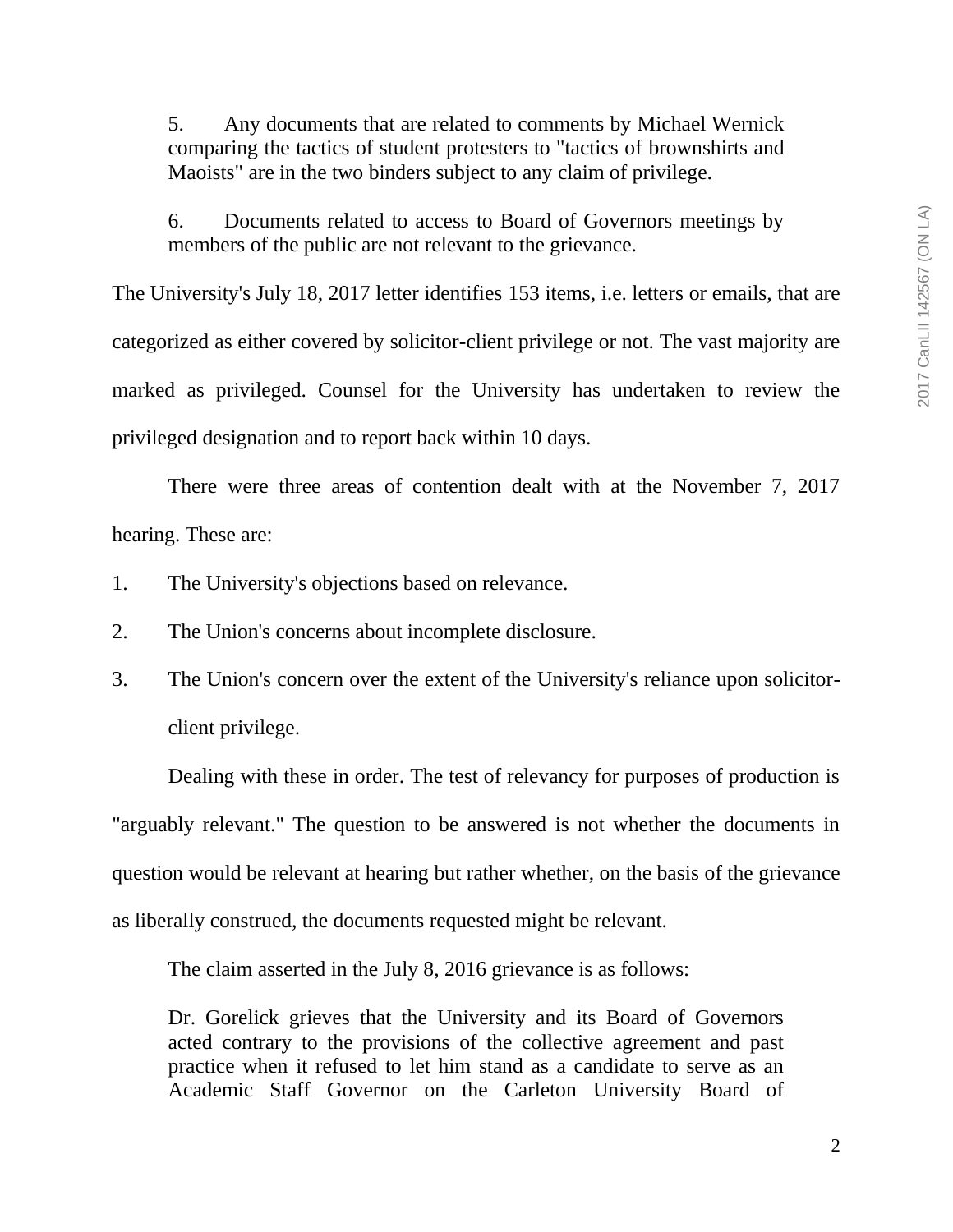Governors for the 2016-2019 term of office, thereby denying him the right to participate in the governance of the University and perform his service to the University.

Consistent with the foregoing, the remedy sought is as follows:

- a declaration that the University and its Board of Governors have violated the provisions of the collective agreement by denying Dr. Gorelick the right to participate as a candidate in the elections for the vacant Academic Staff Governor position on the Carleton University Board of Governors;
- an order directing the University and its Board of Governors to allow Dr. Gorelick to stand as a candidate to serve as an Academic Staff Governor on the Carleton University Board of Governors for the 2016-2019 term of office in accordance with past practices and the collective agreement;
- an order directing the University and its Board of Governors to rehold the election of candidates serving as Academic Staff Governors on the Carleton University Board of Governors for the 2016-2019 term of office; and
- any further and other relief that might be necessary to correct the wrongdoing done by the Employer.

The arbitrator described the grievance in the August 23, 2017 preliminary

award dealing with bifurcation as follows:

The Association grieves in this matter that the University and its Board of Governors acted contrary to the collective agreement and past practice when it refused to let Professor Root Gorelick, a tenured member of faculty, stand as a candidate to serve as an Academic Staff Governor on the Carleton University Board of Governors for the 2016- 2019 term of office. It is asserted that in acting as it did, the University impaired Professor Gorelick's right to academic freedom. It is also asserted that Professor Gorelick's right to participate in the governance of the University as a member of the Board of Governors and to perform his service to the University was thereby improperly denied.

and in refusing to bifurcate reasoned, as follows: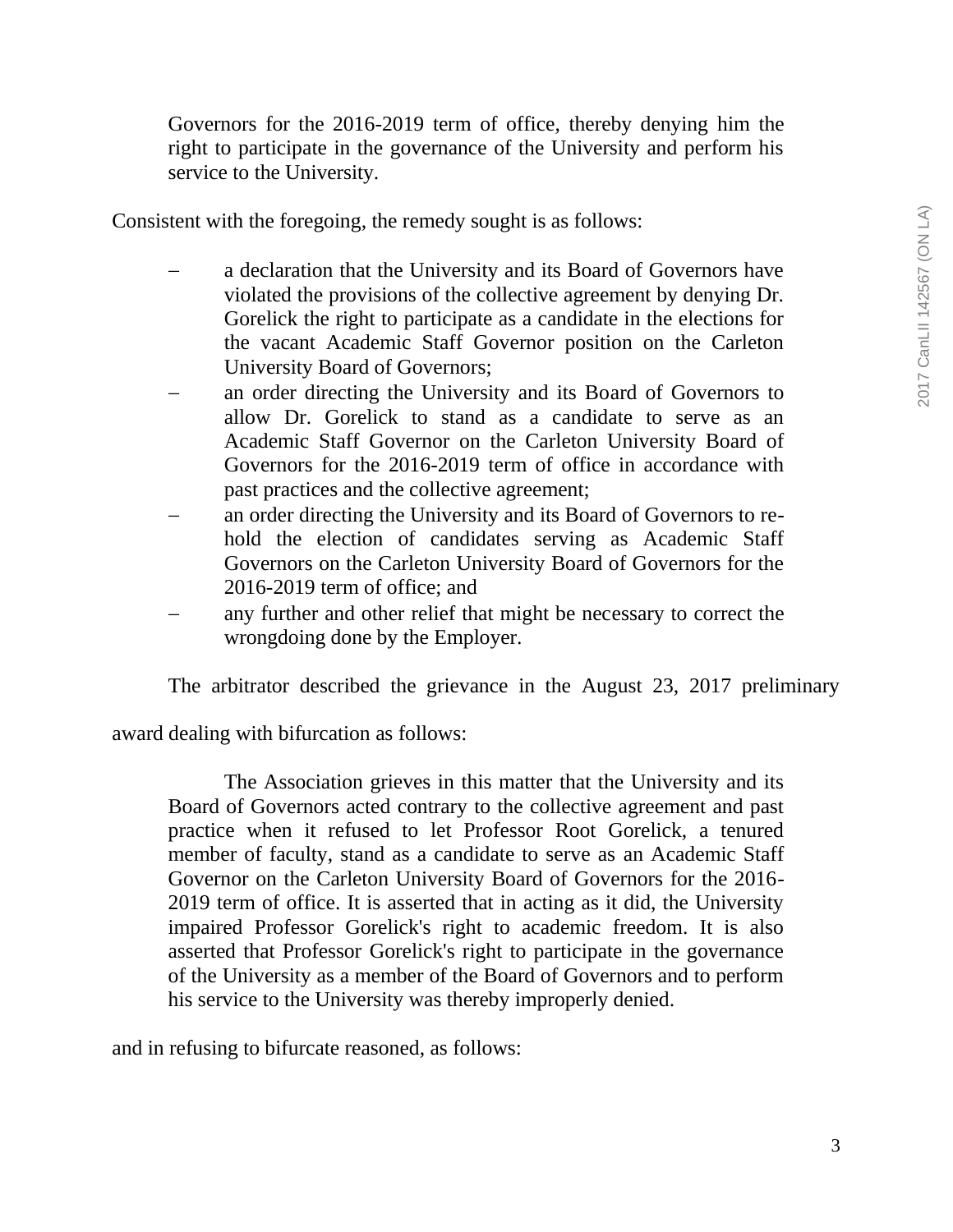When I read article  $4 -$  Academic Freedom, article  $5 -$  No Discrimination, article 6.1 – University Governance, article 13 – Academic Workload and article 15.6 – Rights and Responsibilities of Self-Governance, I am unable, without evidence, to determine whether or not these clauses provide the necessary "hook" into the collective agreement. In order to make a determination with respect to jurisdiction, I would require evidence going to the meaning of academic freedom at this university, to the meaning of self-governance at this university, to the relevance and application of academic freedom to service at this university and, in particular, evidence as to whether one's tenure on the Board of Governors constitutes service under this collective agreement and, if so, whether academic freedom applies. I would require this evidence in order to understand the intended meaning of these clauses and whether they have application if the facts as asserted by the Association are taken at this point as proven.

This grievance, therefore, pertains to the University's decision to amend the Code of Conduct as it did, and to make prior acceptance of the Code of Conduct as amended, a precondition to eligibility for election to the Board of Governors. The issue to be decided is whether or not this constituted an improper impairment of Professor Gorelick's right to academic freedom and his ability to participate in the governance of the University as a member of the Board of Governors and thereby to perform his service to the University.

In assessing relevance in this case, it is important to understand that as a member of the Board of Governors during the 2013-16 term, Professor Gorelick blogged about the content of Board meetings (meetings that the Association maintains were open to the public) and further that Professor Gorelick's blogging was controversial within the Board. The Association position is that the University initiatives identified in the grievance were designed to disqualify Professor Gorelick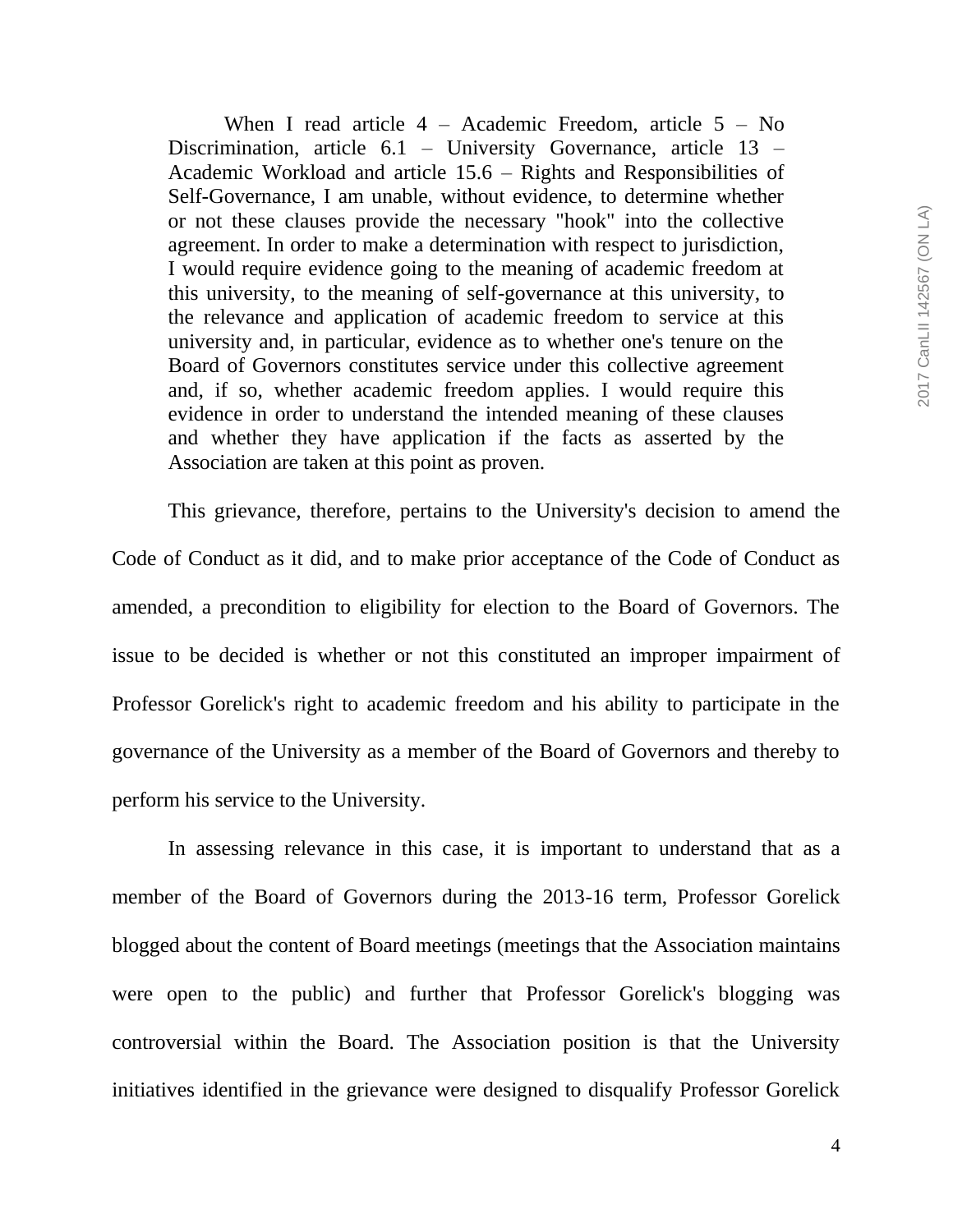because of his blogging and that these initiatives thereby improperly interfered with the collective agreement rights that it now relies upon.

If Professor Gorelick, in his capacity as a member of the Board of Governors, blogged about either the student protest of March 30, 2015 or if he blogged concerning decisions regarding access to Board of Governors meetings by members of the public during the 2013-16 term and if there are documents and/or communications, including notes, emails, memoranda and correspondence, that refer to or otherwise speak to the blogging of Professor Gorelick in regard to these matters, those documents and/or communications are arguably relevant and must be produced. Documents and communications in regard to these matters that do not refer to or otherwise speak to the blogging of Professor Gorelick are not arguably relevant and, therefore, are not required to be produced.

The second area of Association concern about the University's disclosure is that it is "incomplete." The Association questioned whether the University had canvassed all members of the Board in regard to its specific requests. Counsel for the University responded that "we have produced all the documents in our control with respect to changes to the Code of Conduct and anything else with Root Gorelick's name on it." He made clear that "we have solicited everyone who is an employee of Carleton – but not private citizens." The arbitrator accepts counsel's assertions in this regard.

While as a general matter the emails, etc. of private citizens are not within the control of the University, the emails of private citizens who serve on the University's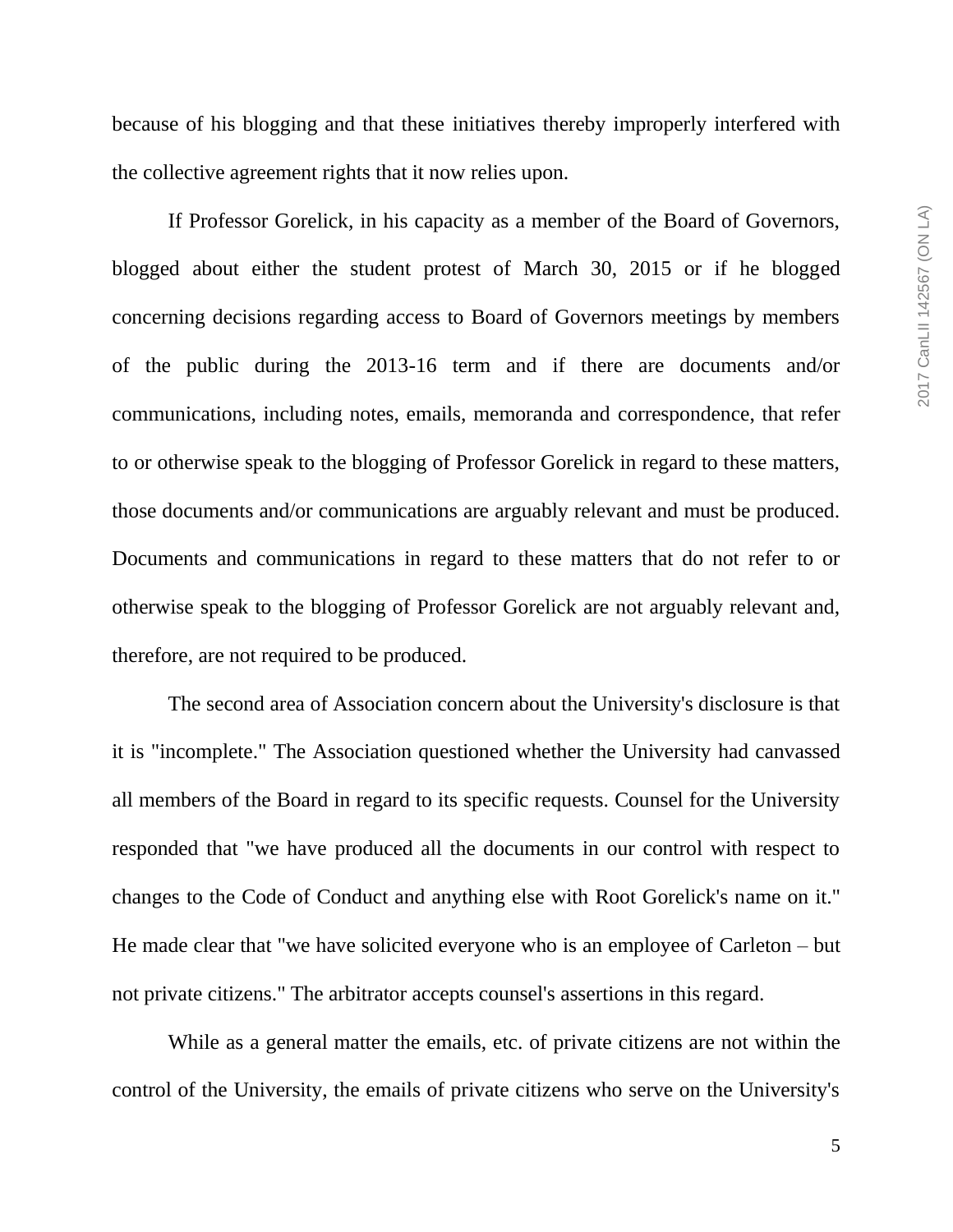Board of Governors and who, in their capacity as members of the Board communicate with other members of the Board concerning Board matters, may be in the control of the University. To the extent that there is any such documentation within the control of the University, this documentation, in so far as it pertains to the blogging of Professor Gorelick while a member of the Board and/or to the change in the Code of Conduct and the process for eligibility to stand for election to the Board of Governors, is arguably relevant. Accordingly, if it has not already been solicited and produced, it is to be solicited and produced.

The third area of concern raised by the Association is the extent of the University's reliance upon solicitor-client privilege. As noted, counsel for the Association has undertaken to review the various documents that have been identified as privileged and to report to opposing counsel and the arbitrator within one week. It is presumed that "documents that are related to comments by Michael Wernick comparing the tactics of student protestors to 'tactics of brownshirts and Maoists'," which the University has identified in the two binders as subject to a claim of privilege, will be included in this review by counsel for the University.

The arbitrator remains seized.

Dated this  $16<sup>th</sup>$  day of November 2017 in the City of Toronto.

Kevin Burkett

KEVIN BURKETT